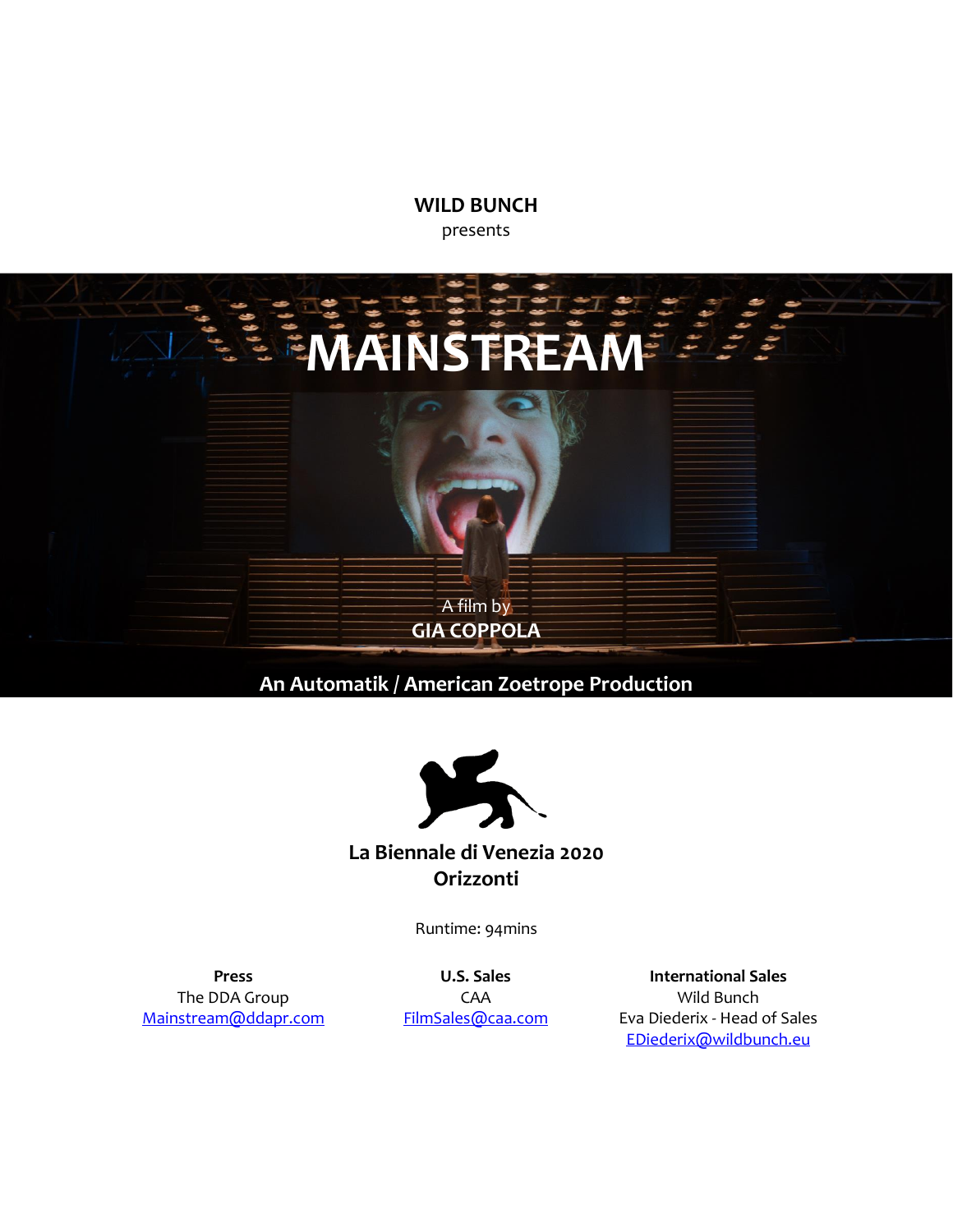## **MAINSTREAM**

### **LOGLINE**

A young woman unsure of her path in life is inspired by the anti-mainstream rants of a mysterious stranger, drawing her into a whirlwind of internet stardom that makes her lose sight of her relationships and self-identity.

### **SYNOPSIS**

Just above Hollywood boulevard lives FRANKIE (Maya Hawke), a young woman in her early 20s trying to navigate who she wants to be. With the death of Frankie's father still lingering, Frankie knows she wants to do something of meaning but isn't sure how and with the world in a current state of so much content and narcissism, it's hard to not "compare and despair." Stuck working as a bartender at a corner comedy club with her best friend JAKE (Nat Wolff), Frankie questions what people today really value.

It isn't until she has a few cosmic run ins with the mysterious LINK (Andrew Garfield), a man that seems to live life without rules that it inspires Frankie to film him and upload his anti-mainstream rants onto the internet. Together, with the help of Jake, this unlikely band of outsiders rise to internet stardom.

However, it's hard to stay sane when the pressure of relevancy becomes important and new characters, like manager MARK (Jason Schwartzman), start making more demands to bring in money. To make matters more complicated, Frankie and Link start getting romantically entwined. Frankie watches as Link becomes the epitome of everything he once denounced. It isn't until Link publicly humiliates a young fan ISABEL (Alexa Demie) and Jake quits the team that Frankie really questions if she is also becoming the monster she helped create.

A love story of being in love with someone who doesn't love themselves set against the new emerging culture of today's world.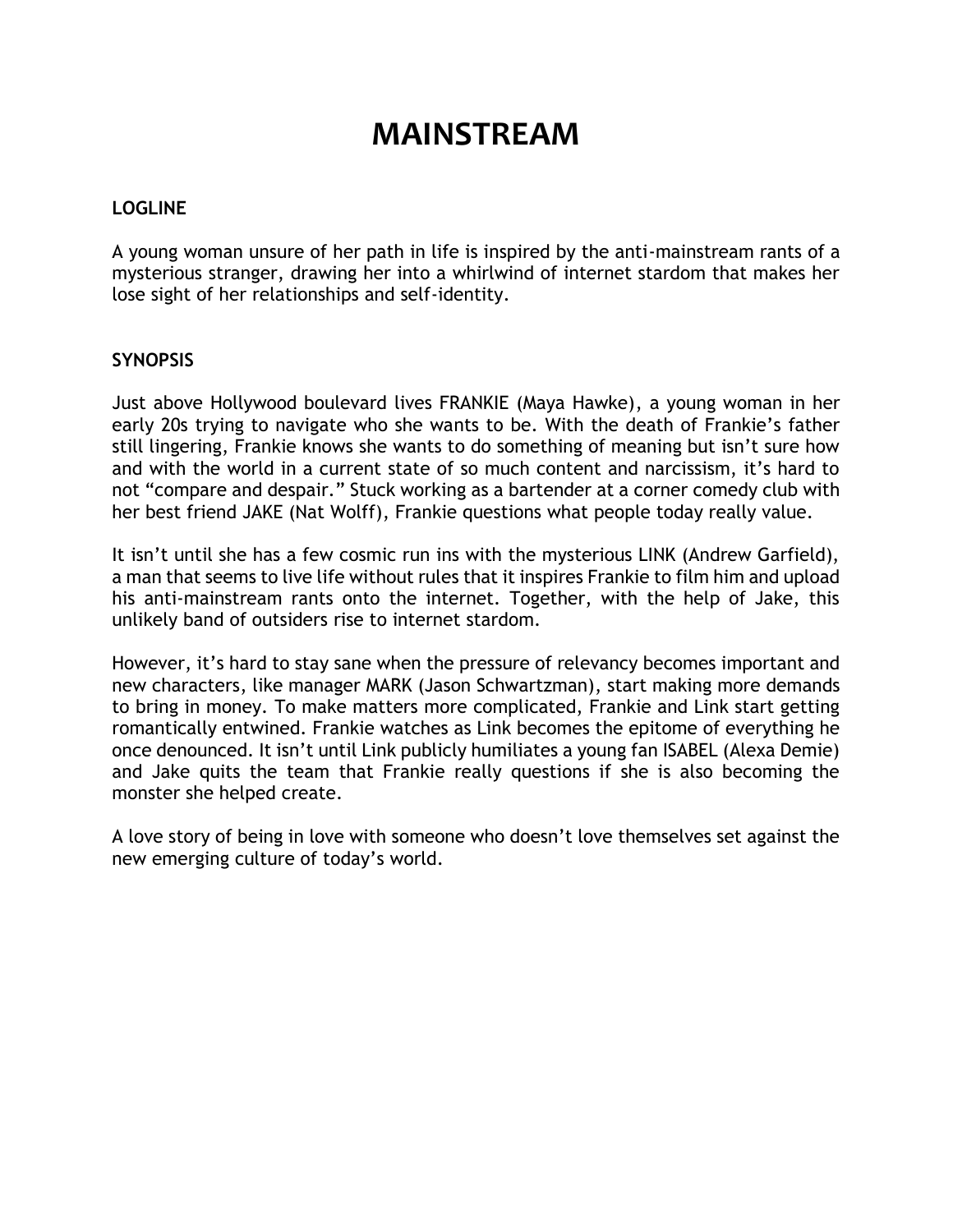# **DIRECTOR'S Q&A**

#### **Tell us about the story behind** *Mainstream***. How did the idea come to you?**

After I had made my first film, Palo Alto, I was thinking about what inspired me and if I were to make another film, what would it be? I was watching Turner Classic Movies and I wasn't fully paying attention, but I caught the end of the Elia Kazan's *A Face in the Crowd.* The ending was so haunting, with Andy Griffith maniacal laugh and the last shot of a glittering Coca-Cola billboard that fades to black. I immediately searched for the film so I could watch it from the beginning. Even though the film was made in the 1950's, it felt dangerously relevant to me. It's essentially a satire about the transition from radio to television, the power of entertainment, but at the core it is a heartbreaking love story with a sort of Frankenstein undertone; a young woman (Patricia O'Neil) who creates a monster (Andy Griffith).

My friend was working at Maker Studios at the time representing YouTubers. I didn't understand what she did for a living; Millions of people all around the world tune in to watch people play video games, unbox toys etc. My friend said: "They're so mainstream, mainstream doesn't even know it yet" I was baffled that people found this engaging, there was no story, just charisma.

I craved to figure out a way to combine these two worlds: *A Face in The Crowd* and the fast-approaching internet stardom. I also, wanted to express and understand personal avenues and what I was feeling when I went on social media; what constitutes popularity, the struggles of trying to be creative in a modern age of "cool" and growing from a teenager into a woman.

#### **With** *Mainstream* **being your second feature, can you talk about the development and production process, and any significant departures from your debut?**

I think the typical "Hollywood" route is you make an indie film, then you get hired to retell the same story again but with more money and more producers. I wanted to get the story of *Mainstream* out of my system and challenge myself. It's a weird movie, so it took a long time to find the right people to partner up with that believed in it. I was grateful to team up with the producer Fred Berger. I then pitched the concept to Andrew Garfield, who eventually came on board, and introduced me to Tom Stuart, who I collaborated with to finish the script.

### **Were there any major challenges?**

Shooting for only 19 days was way harder than I anticipated.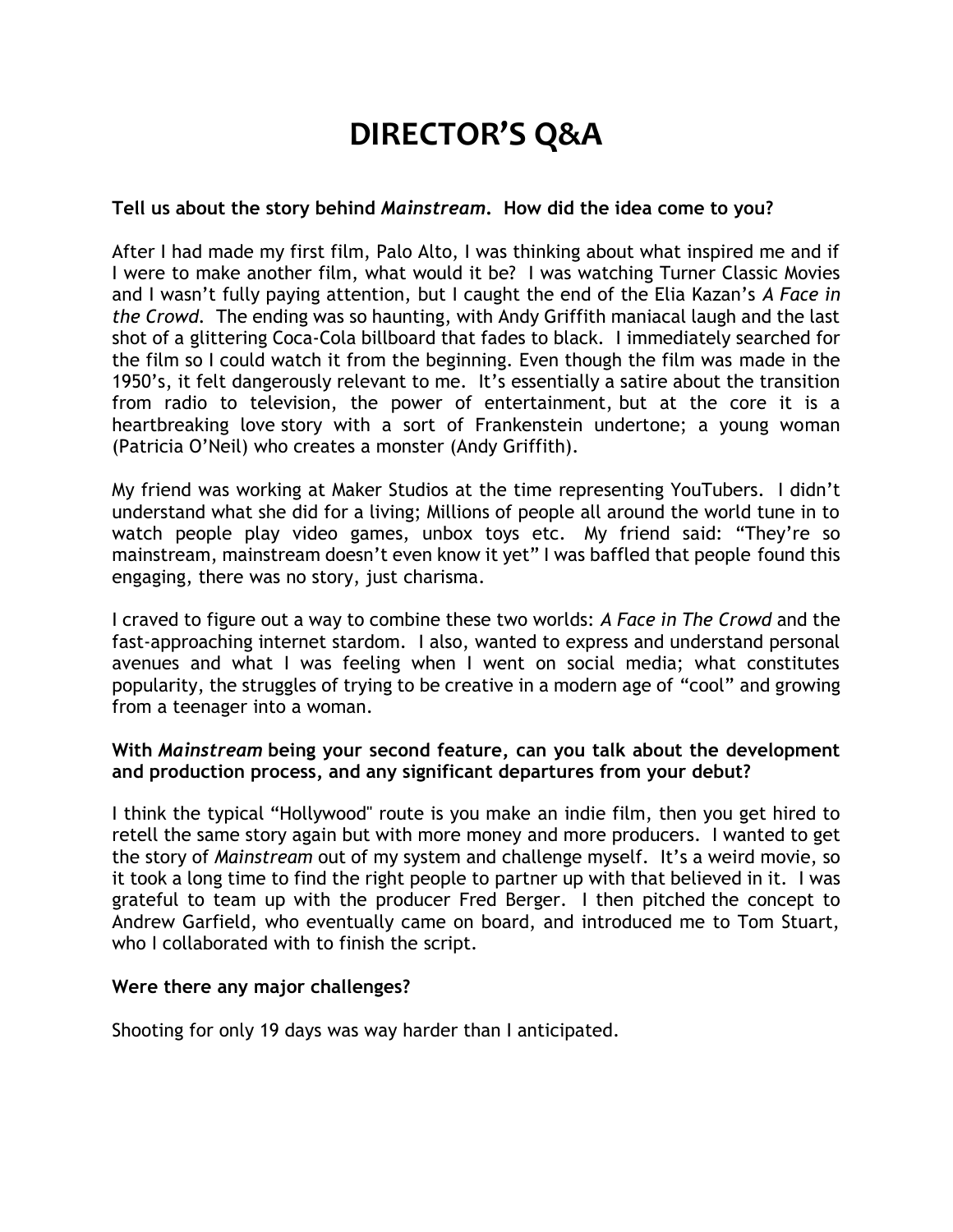#### **Can you tell us about the casting process and working with Maya Hawke and Andrew Garfield? And Nat Wolff, who was also in** *Palo Alto***?**

I always knew Nat Wolff was going to be in it: I wrote the character for him. On *Palo Alto* he was such troubled character, but in real life he's a really sweet kid. One night while we were hanging out, he was idly playing a song he wrote called "Winter Baby" I thought was so moving, it became the basis for his character Jake, and is also in the movie.

I am a huge fan of Andrew Garfield, he's one of the greatest actors of our time. I met Andrew a while back because we work with the same acting coach, Greta Seacat. Before the script even existed, I was loosely talking about how I was feeling towards popculture and my love for *Face in the Crowd*. He was passionate about the same things I was looking to express. He's extremely intelligent but also has a sense of humor and can dance. I felt he could help and teach me, but he also has a sweetness that could play against the character.

Andrew, Tom and I were working on the script. I still hadn't found the right actress to play Frankie. I had just photographed Maya for Zac Posen look book and we really hit it off. Even when photographing her, Maya always seemed to be able to read my mind and know exactly what I was looking for. I had her fly down to do a reading with Andrew and she won everyone over, it was without a doubt we had found our Frankie.

### **Talk about working with cinematographer Autumn Durald, who also worked on** *Palo Alto.*

Autumn is one of my best friends. It's effortless between the two of us. I trust her whole-heartedly.

### **What is your favorite memory from production?**

I don't want to give it away, but there's a scene where Andrew does something very radical down Hollywood Blvd.

### *Mainstream* **approaches very timely, complex, and also sensitive topics. What do you hope audiences take away from the film?**

I feel it's a kind of cautionary fairytale about what our culture values and the psychological dangers that can come with it, but also tells a story about storytelling. I hope the film inspires or helps people to find self-acceptance within themselves, and that each journey is unique to oneself.

### **Do you have any favorite films or filmmakers that influence your work?**

I'm influenced by so many different things but the movies I watched over and over again for *Mainstream* were*: Broadcast News, Network* and *Face in the Crowd.*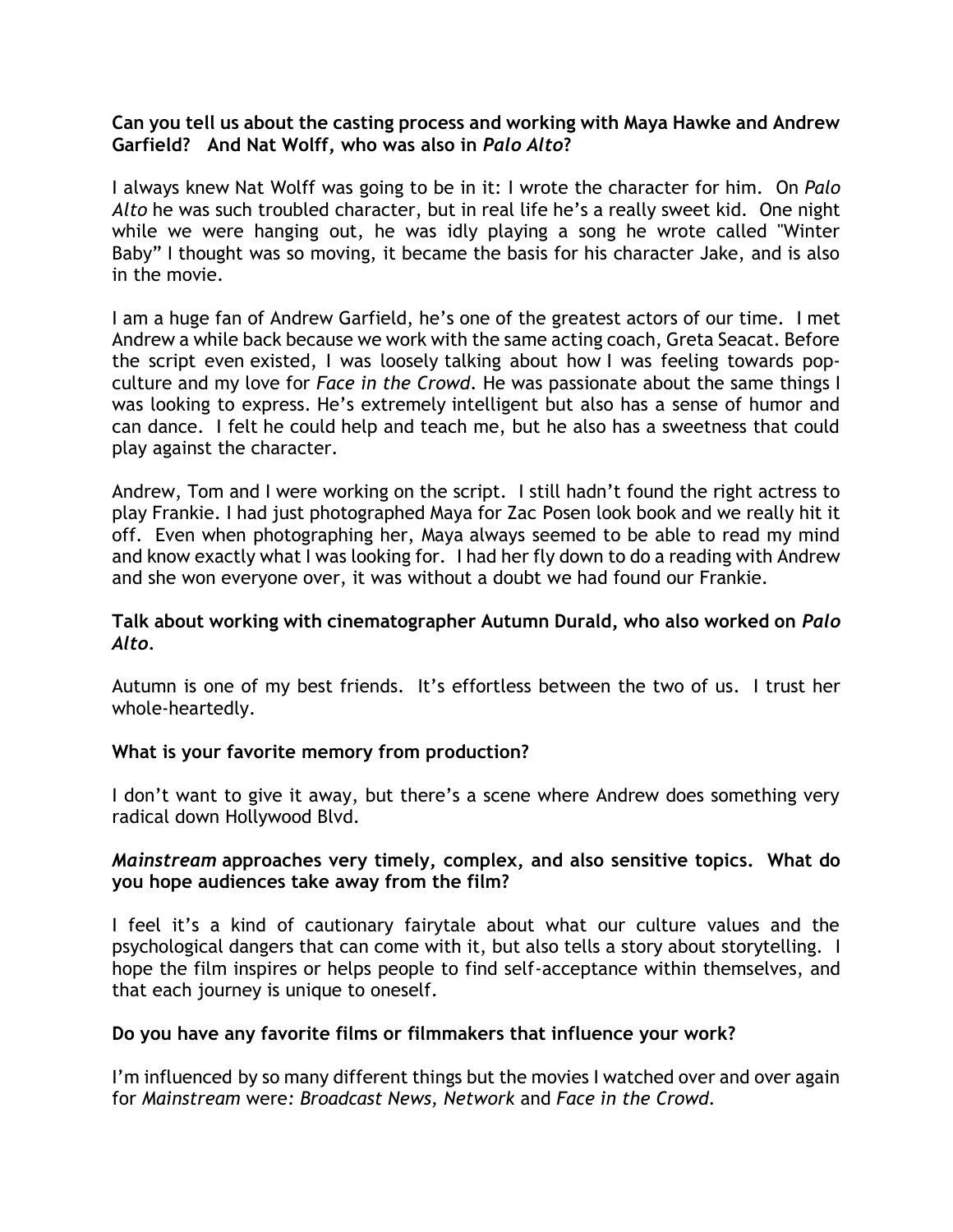## **CAST BIOGRAPHIES**

#### **MAYA HAWKE –** *FRANKIE*

Named one of Variety's "Ten Actors to Watch in 2019", Maya Hawke made her small screen debut as 'Jo March' in the BBC and Masterpiece's miniseries adaptation of Louisa May Alcott's classic novel *Little Women* for PBS, and has continued to shine on both the big and small screens.

Hawke joined the critically-acclaimed Netflix drama *Stranger Things* for its third season. Dubbed by Entertainment Weekly as the "breakout star," Hawke portrays Robin, who became a fan favorite as the first LGBTQ+ character on the show. Hawke has also signed on for the fourth season of the series.

Hawke was most recently seen on the big screen in *Human Capital* opposite Liev Schreiber and Marisa Tomei which premiered at the 2019 Toronto Film Festival as well at the award-winning film *Once Upon a Time in Hollywood* directed by Quentin Tarantino. She also starred in Amanda Kramer's independent film *Ladyworld*. Next up, Hawke will star opposite Andrew Garfield in Gia Coppola's feature *Mainstream*, which was accepted into the Telluride and Venice film festivals.

Hawke made her music debut in August 2019, releasing two songs "Stay Open" and "To Love a Boy." Her first full length debut album, "Blush" was released on August 21 with Mom+Pop.

### **ANDREW GARFIELD –** *LINK* **/ PRODUCER**

Andrew Garfield is an Academy Award® nominee and Tony Award® winning actor who captivates global audiences with his transformative performances spanning feature films and notable theatre productions.

Recently, he wrapped production alongside Jessica Chastain in Michael Showalter film, *The Eyes Of Tammy Faye*, which is based off the documentary of the same name. He will next be seen in the Gia Coppola film *Mainstream* in which he stars alongside Maya Hawke, Nat Wolff and Jason Schwartzman and also serves as an executive producer. Additionally, upcoming, Garfield will star in Lin-Manuel Miranda's *Tick, Tick… Boom*! for Netflix. The film is an adaption of the autobiographical Off-Broadway show written by Johnathon Larson.

In 2018 Garfield starred in the Broadway revival of Tony Kushner's Pulitzer-Prize winning *Angels In America*, directed by Tony Award®-winner Marianne Elliott. He received critical acclaim for his portrayal of "Prior Walter" including a Tony Award® for Best Lead Actor in a Play.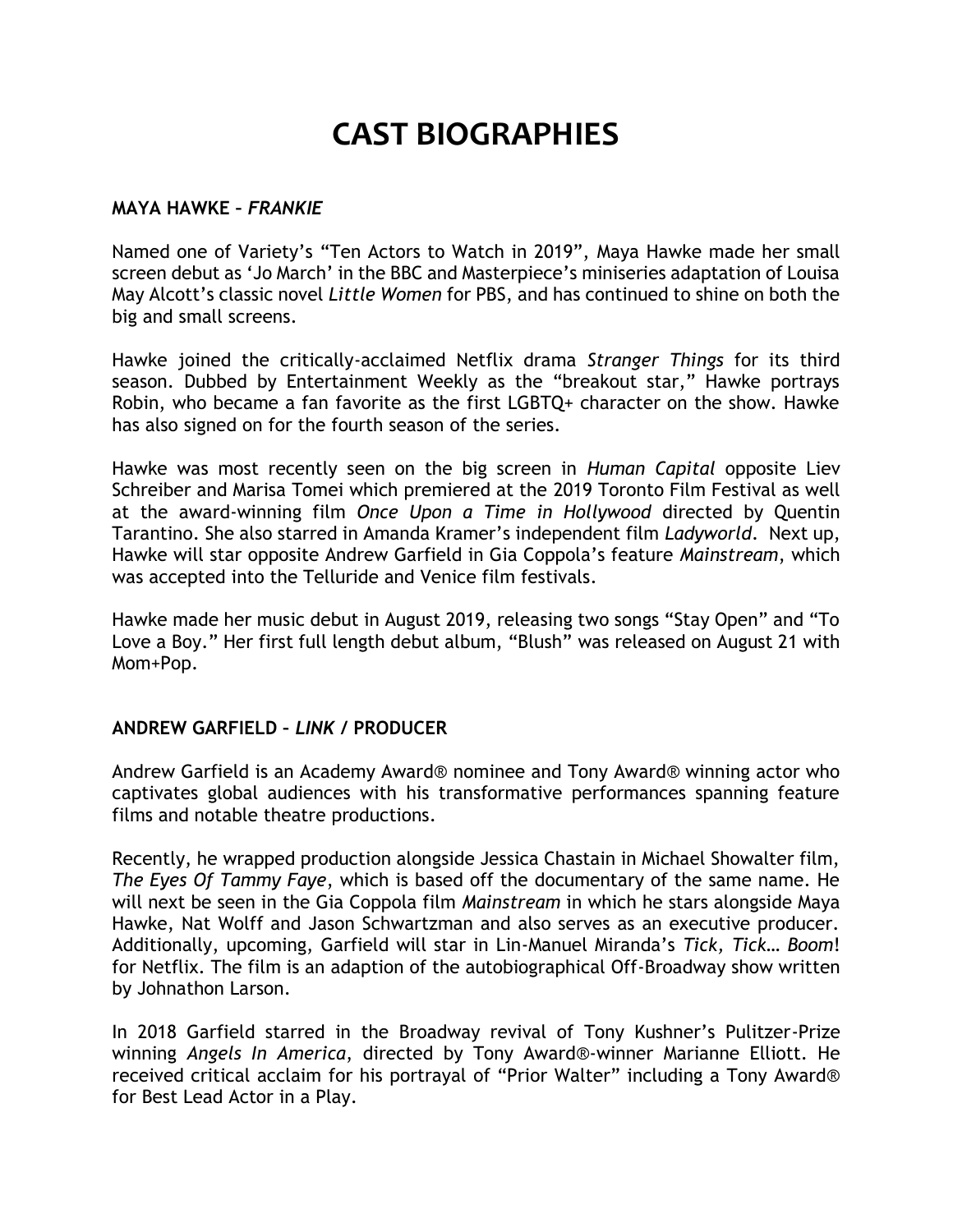In 2016, Garfield starred in Mel Gibson's Academy Award®-nominated World War II epic, *Hacksaw Ridge*. Garfield's critically acclaimed performance earned him lead actor nominations at the Academy Awards®, Golden Globe Awards®, Screen Actors Guild Awards and BAFTA Awards.

Additional film credits include: David Robert Mitchell's noir-thriller *Under The Silver Lake*; Andy Serkis' drama *Breathe*; Martin Scorsese's *Silence* opposite Adam Driver; Ramin Bahrani's 99 *Homes* opposite Michael Shannon and Laura Dern; Marc Webb's *The Amazing Spider-Man* and *The Amazing Spider-Man* 2, which combined grossed over 1.5 billion at the box-office; David Fincher's *The Social Network*, for which he was nominated for a Golden Globe® for Best Supporting Actor; Mark Romanek's *Never Let Me Go* opposite Keira Knightley and Carey Mulligan; Spike Jonze's robot love story *I'm Here*; Terry Gilliam's *The Imaginarium of Dr. Parnassus*; Julian Jarrold's *Red Riding Trilogy* - 1974; Robert Redford's *Lions For Lambs*; and John Crowley's *Boy A*, for which he earned BAFTA's Best Actor Award in 2008.

In 2012, Garfield earned a Tony® nomination for Best Featured Actor in a Play for his Broadway debut in the revival of Arthur Miller's Pulitzer Prize-winning play *Death Of A Salesman*, opposite Phillip Seymour-Hoffman and directed by Mike Nichols.

### **NAT WOLFF -** *JAKE*

Best known for his critically praised roles in diverse films such as *Palo Alto*, *Fault in Our Stars*, *Kill Team*, *Ashby*, and *Paper Towns* and for making music under the moniker "Nat and Alex Wolff," Nat Wolff is building his resume as a formidable film and music star, with such feats as a spot on Variety's Youth Impact list, a BMI award, and as the recipient of the 2015 "Star of Tomorrow" award at CinemaCon.

Most recently, Wolff starred opposite Alexander Skarsgård in the military action film *The Kill Team*, which premiered to rave reviews at the 2019 Tribeca Film Festival, with critics remarking on Wolff's complex performance. Last year, Wolff led the crime thriller *Semper Fi* opposite Jai Courtney and directed by Henry-Alex Rubin, who called Wolff "a young DiCaprio… highly likeable yet always mischievous and unpredictable."

Wolff's other film credits include: *Home Again*, opposite Reese Witherspoon and Michael Sheen; indie thriller, *Rosy*; James Franco-directed *In Dubious Battle* alongside Robert Duvall, Vincent Donofrio, Ed Harris; Nancy Meyers' *The Intern* alongside Robert De Niro; Paul Weitz's *Grandma*; *Stuck In Love*, opposite Greg Kinnear, Jennifer Connelly and Lily Collins; *Admission*, opposite Tina Fey and Paul Rudd; and dramedy *Peace, Love and Misunderstanding*, opposite Jane Fonda, Catherine Keener and Elizabeth Olsen.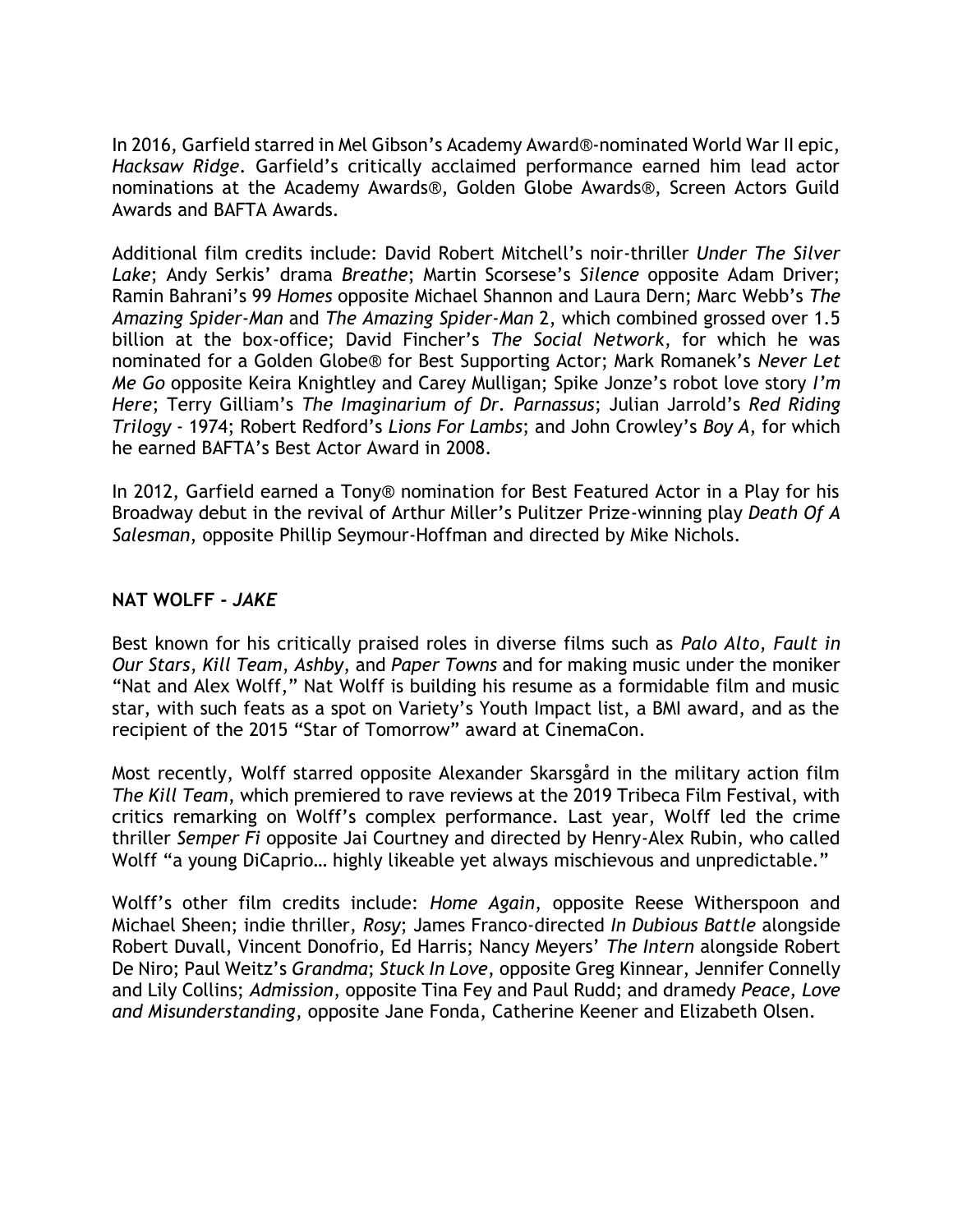#### **JASON SCHWARTZMAN –** *MARK*

Jason Schwartzman will star opposite Chris Rock and Ben Whishaw in the fourth chapter of the critically acclaimed series *Fargo*. He appears in Wes Anderson's *The French Dispatch*, a story which he co-wrote with Anderson and Roman Coppola. The film is their seventh collaboration.

Schwartzman has also completed Gia Coppola's upcoming film *Mainstream*, which stars Andrew Garfield and Maya Hawke. Last year, he voiced the role of Jesper Johansson in the Academy Award-nominated animated film *Klaus*. He appeared in Amy Poehler's directorial debut *Wine Country* and Zach Galifianakis' *Between Two Ferns The Movie*, and the critically acclaimed comedy *Medical Police*. Schwartzman co-created the Emmy- and Golden Globe-winning Amazon series *Mozart In The Jungle* with Roman Coppola, Alex Timbers, and Paul Weitz.

His additional film work includes *Isle Of Dogs* (of which he is co-story writer); *The Darjeeling Limited, Fantastic Mr Fox, The Grand Budapest Hotel, Listen Up Philip, Golden Exits, Polka King, Wet Hot American Summer, The Overnight, Big Eyes And Funny People.*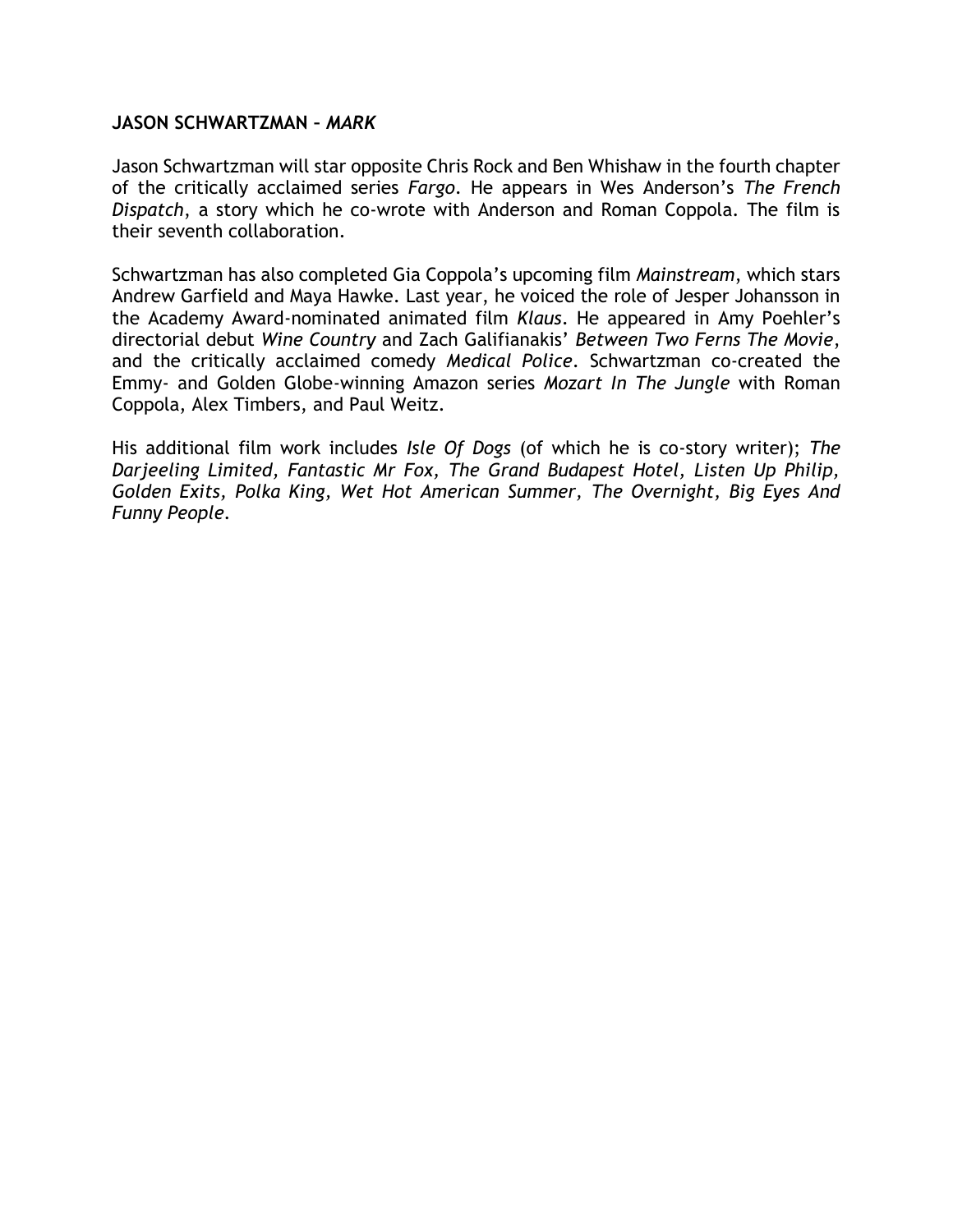## **FILMMAKER BIOGRAPHIES**

## **GIA COPPOLA – WRITER / DIRECTOR / PRODUCER**

Representing five generations of the Coppola family in the film industry, Gia Coppola is not only an accomplished filmmaker, but she's also a talented photographer. Born on January 1st, 1987 and raised in Los Angeles by her mother Jacqui Getty, Gia graduated from Bard College in 2009 with a Bachelor of Fine Arts in Photography.

When asked to be in a video by a friend, she declined. The friend then challenged her to make her own video instead, launching her into the 'behind-the-camera action' and following in the footsteps of her grandfather, her grandmother, her aunt Sofia Coppola and her uncle Roman Coppola. Gia will follow-up her 2013 directorial film debut, *Palo Alto* with the 2020 release of *Mainstream*.

#### **TOM STUART – WRITER**

Tom Stuart's first feature film *Mainstream* was co-written and directed by Gia Coppola. It stars Andrew Garfield, Maya Hawke and Jason Schwartzman and has been officially selected by Venice and Telluride Film Festivals.

He is currently working with Big Beach on his second feature. Tom is developing projects with several companies in the UK including Tiger Aspect, Sid Gentle and Two Cities.

His first play as a writer *I Am Not Myself These Days* was an adaptation of Josh Kilmer-Purcell's New York Times bestselling memoir. It played in London and on a tour of the UK to critical acclaim. His second play *After Edward* was commissioned by Shakespeare's Globe and premiered in their Sam Wannamaker Theatre in March 2019. "A forceful and fanciful drama by a fresh new talent" The Telegraph \*\*\*\*

Tom has worked extensively as an actor in the UK.

#### **FRED BERGER - PRODUCER**

Fred Berger is an Academy-Award nominated, Emmy nominated, and Golden Globe winning film and television producer based in Los Angeles.

Berger produced Damien Chazelle's musical *La La Land*, which won a record seven Golden Globes and six Academy Awards (nominated for a record 14). The film has grossed nearly \$500m worldwide and earned Berger awards from the PGA, BAFTA, Critics Choice, AFI, and NY Film Critics Circle, among others.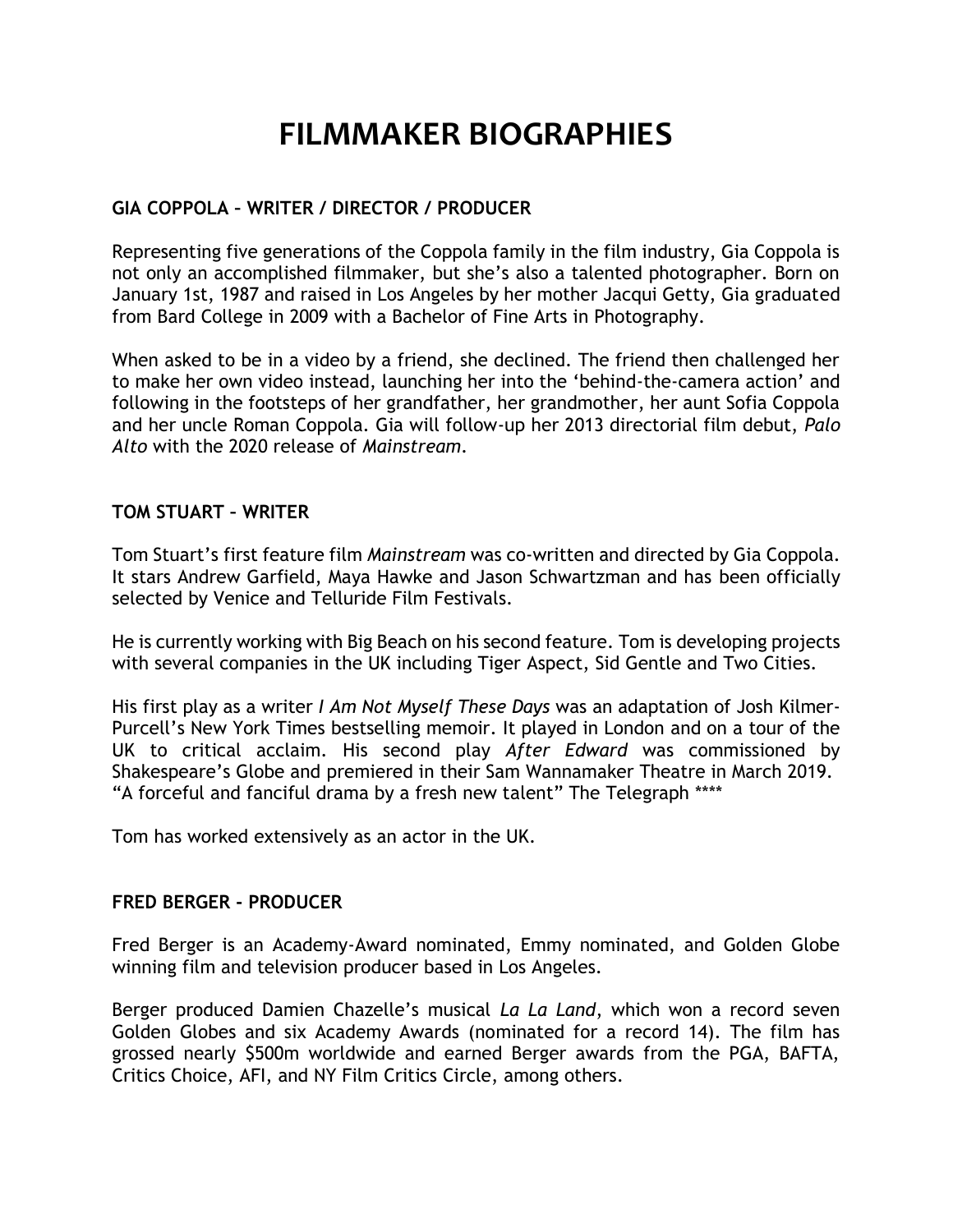Most recently, Berger produced Cory Finley's Emmy-nominated *Bad Education* (Hugh Jackman, Allison Janney), which secured a record-breaking deal from HBO Films. He also has Gia Coppola's sophomore feature *Mainstream* (Andrew Garfield, Maya Hawke, Nat Wolff, Jason Schwartzman) premiering in Venice and accepted by Telluride.

Berger partnered with Brian Kavanaugh-Jones (*Midnight Special, Loving*) under the Automatik banner in 2016, as well as with literary and talent management company GRANDVIEW, run by Jeff Silver and Matt Rosen.

Berger and Kavanaugh-Jones are off to a prolific start, producing over 40 films, including Alma Har'el's *Honey Boy* (Shia LaBoeuf, Lucas Hedges, and Noah Jupe), Karyn Kusama's Destroyer (Nicole Kidman), Oz Perkins' *Gretel & Hansel* (Sophia Lills), Max Minghella's *Teen Spirit* (Elle Fanning, Rebecca Hall), Benedict Andrews' noir thriller *Seberg* (starring Kristen Stewart, Jack O'Connell, Anthony Mackie, Zazie Beetz, Margaret Qualley), Chris Weitz' *Operation Finale* (Oscar Isaac, Sir Ben Kingsley), Nia DaCosta's *Little Woods* (Tessa Thompson, Lily James), Jim Mickle's *In The Shadow Of The Moon* (Boyd Holbrook), Kim Nguyen's *The Hummingbird Project (*Alexander Skarsgaard, Jesse Eisenberg), and Leigh Whannell's *Upgrade* (Logan Marshall Green), Reed Morano's *I Think We're Alone Now* (Peter Dinklage, Elle Fanning). They are in post on Mikael Halfstrom's *Outside The Wire* (Anthony Mackie).

Berger began his career working for Sofia Coppola on *Lost In Translation* and *Marie Antoinette* and produced Ross Katz' award-winning directorial debut *Taking Chance* for HBO, which Secretary of Defense Robert Gates credits for his decision to allow media access to the transfer of fallen service members at Dover Air Force Base.

## **LAUREN BRATMAN - PRODUCER**

Lauren Bratman is a Los Angeles-based independent film producer. She is currently in development on various projects and gearing up for production on Raphael Bob-Waksberg's *Darlings*. Bratman just finished post on Gia Coppola's latest film, *Mainstream*, staring Andrew Garfield, Jason Schwartzman, and Maya Hawke.

Over the course of her career Bratman has enjoyed working with award- winning actors and directors on a diverse range of films, from female buddy comedies to psychological thrillers to romantic dramas. Her past films include: *The Stanford Prison Experiment*, directed by Kyle Patrick Alvarez, starring Billy Crudup, Ezra Miller, Tye Sheridan and Olivia Thirlby which premiered in competition at Sundance 2015 winning both the Alfred P. Sloan award and the Waldo Salt Screenwriting Award. *Crash Pad*, starring Domhnall Gleeson, Thomas Haden Church and Christina Applegate, directed by Kevin Tent and Executive Produced by Alexander Payne. *She's Funny That Way* directed by Peter Bogdanovich, starring Owen Wilson and Jennifer Aniston, *Return to Sender*, starring Rosamund Pike and Nick Nolte, While We Were Here, directed by Kat Coiro, starring Kate Bosworth and Jamie Blackley; *Life Happens*, directed by Kat Coiro, starring Krysten Ritter, Kate Bosworth, and Rachel Bilson; and C.O.G. (Sundance Competition 2013)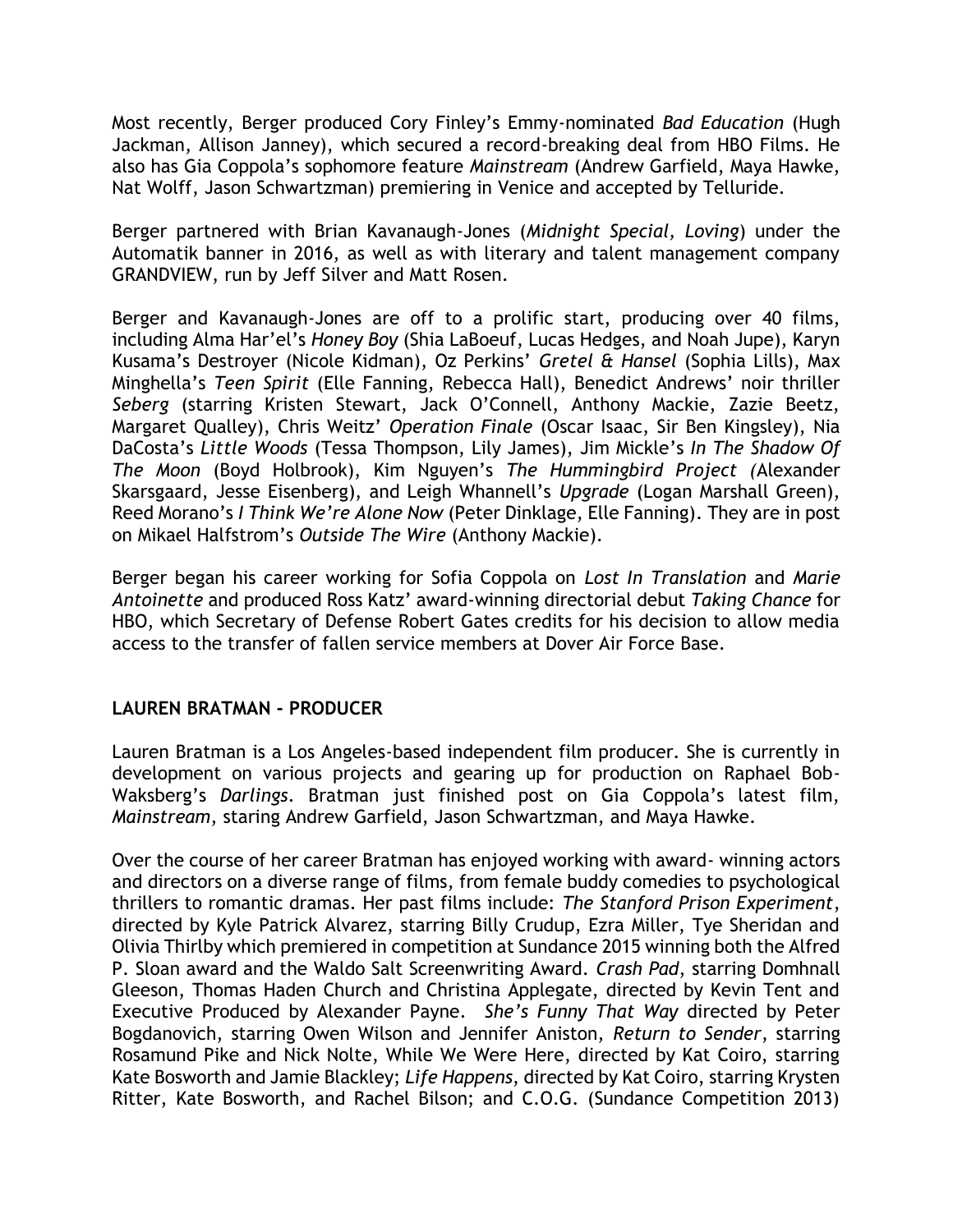directed Kyle Alvarez, starring Jonathan Groff and Cory Stoll, based on the David Sedaris short story, and the only cinematic adaptation of his work to date.

## **FRANCISCO REBELO DE ANDRADE - PRODUCER**

Francisco Serra Lopes Rebelo De Andrade – Is a former entertainment & corporate lawyer and founder of LISB-ON GROUP, operating with multiple projects in Lisbon's entertainment and hospitality scene since 2010. Director and founder of this city´s prominent Lisb-on #jardimsonoro music festival and Ministerium Club, in 2018 Francisco founded Tugawood Pictures LLC, representing Portuguese and Brazilian private equity investment in entertainment and film in the USA. Based in Lisbon, Francisco operates between Europe, Rio de Janeiro, São Paulo and Los Angeles. He holds a Master's Degree in International Arbitration, a postgraduate course in Finance from Nova SBE, and a postgraduate in Real Estate Economics and Finance, from London School of Economics.

### **JACK HELLER – PRODUCER**

Jack Heller is a producer and director who has produced over thirty feature films and TV shows, including the critically acclaimed *Bone Tomahawk*, starring Kurt Russell, Patrick Wilson, Matthew Fox, and Richard Jenkins, which was nominated for two Independent Spirit Awards. Recently, Jack was an Executive Producer on *Zombieland: Double Tap*, the sequel to the 2009 box office hit, starring Woody Harrelson, Jesse Eisenberg, and Emma Stone.

Other producing credits include writer/director S. Craig Zahler's *Brawl In Cell Block 99*, starring Vince Vaughn, Jennifer Carpenter, and Don Johnson, which world-premiered at the Venice Film Festival. Jack's directorial debut was the micro-budget film *Enter Nowhere*, one of the first films for its stars Scott Eastwood and Katherine Waterston. The independent film was released by Lionsgate. His second feature, *Dark Was The Night*, was included in multiple film festivals, including New York's Film Society of Lincoln Center's annual Scary Movies program. As a Commercial and Music Video Director, Jack has worked with talent such as Miley Cyrus, Lil Wayne, and Big Sean, as well as brands including Beats By Dre, Stussy, and Pac Sun. Jack is the founder and principal of the production company Assemble Media and is a graduate of the University of Southern California, where he studied in the production track of the School of Cinematic Arts.

### **SIENA OBERMAN – PRODUCER**

Siena Oberman is a producer that grew up in Los Angeles and went to USC and LMU for film and business school, where she received a scholarship from the Red Cross for humanitarian leadership through media. She recently started Artemis Pictures, which was a part of *Mainstream* and is currently in post on *The Birthday Cake*, a twist on the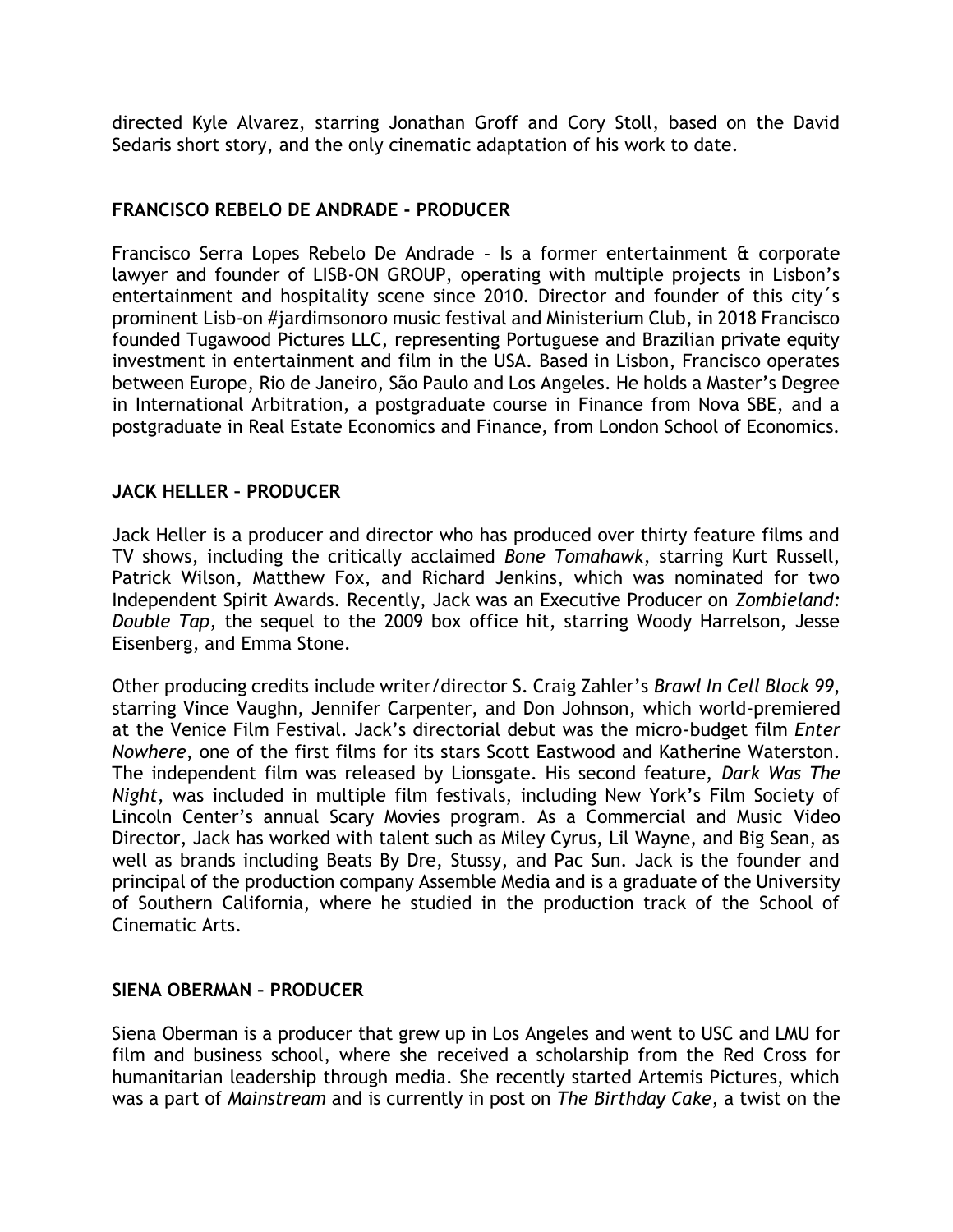mob genre starring Shiloh Fernandez, Emory Cohen, Ewan McGregor and Val Kilmer. She also Executive Produced Skin based on the Oscar winning short film directed by Guy Nattiv. Prior to Artemis she was a Development Executive at Yale Productions and interned for Paramount, Plan B, UTA, and IM Global. In 2019 she was awarded Diversity in Cannes Top 10 Women in Film to Watch.

## **ENRICO SARAIVA – PRODUCER**

Enrico Saraiva, born in Brazil raised in Portugal is a producer working with independent cinema and TV production. His latest works on cinema are: *Octubre*, from Daniel and Diego Vega, winner of Un Certain Regard at Cannes 2010. *Skin*, from Oscar winner Guy Nattiv and winner of the International Film Critics at TIFF 2018. And *Mosquito*, opening film at Rotterdam Film Festival 2020 and selected to the Mostra in São Paulo.

## **ALAN TERPINS - PRODUCER**

Born into the musical culture of Sao Paulo, Brazil, Alan Terpins, Producer, took his love for entertainment and turned them into a successful career in commercial music production. His involvement in award-winning, global campaigns led to his interest and eventual participation as an Executive Producer in documentary and feature films. Alan's most recent projects include, Wasp Network and the Academy Award nominated, *The Lighthouse*

## **ZAC WEINSTEIN - PRODUCER**

Zac Weinstein is an actor from Baltimore and MD with years of entrepreneurial experience. After starting his construction company at the age of 19, Zac quickly changed gears into technology, champagne and medicinal marijuana before discovering his love for film and entertainment.

In July of 2017, Zac cofounded Dynasty Pictures, and produced 5 feature films, including *Crypto,* featuring Kurt Russel, Luke Hemsworth, Alexis Bledel, and Beau Knapp, *Stakeout* featuring Tom Berenger and Jeremy Sumpter, and *Mainstream*, directed by Gia Coppola, featuring Andrew Garfield, Maya Hawke, Jason Schwartzman, Nat Wolff, and Johnny Knoxville and produced alongside Fred Berger (*La La Land*).

Since, Zac co-founded a production/financing entity, Volition Media Partners, and has multiple projects in various stages of production. Currently Zac is producing and starring in *Apophenia,* alongside Darren Barnet (*Never Have I Ever, American Pie*), and Bailey Noble (*Flag Day, True Blood*). Volition's next project, *Not Without Hope*, starring Miles Teller, is slated to shoot in October of this year.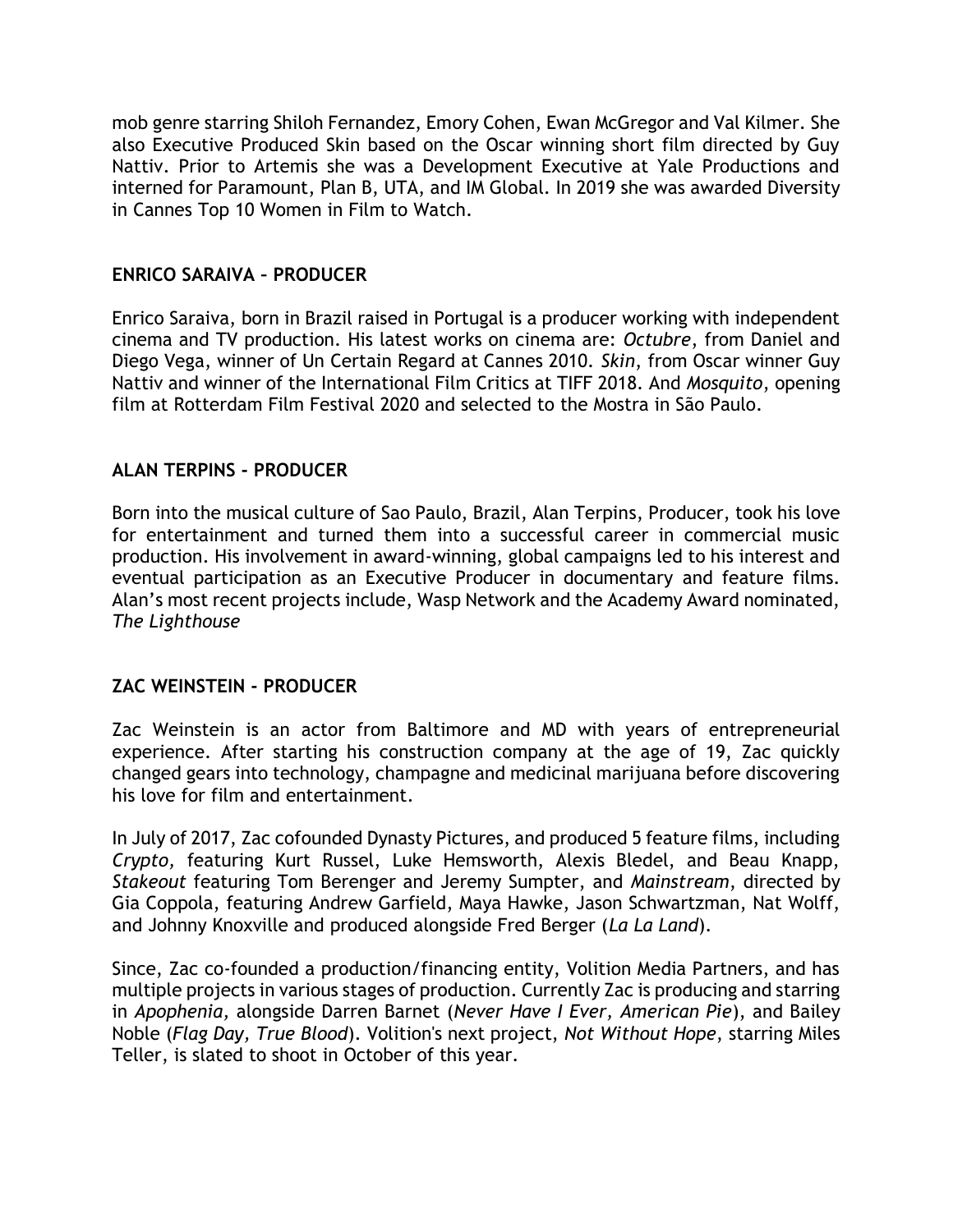## **CREDITS**

## **AN AUTOMATIK / AMERICAN ZOETROPE PRODUCTION WILD BUNCH PRESENTS A GIA COPPOLA FILM**

SCREENPLAY BY Tom Stuart & Gia Coppola

> STORY BY Gia Coppola

**PRODUCERS** Fred Berger Gia Coppola Lauren Bratman Andrew Garfield Siena Oberman Jack Heller Enrico Saraiva Francisco Rebelo de Andrade Alan Terpins Zac Weinstein

#### EXECUTIVE PRODUCERS

Robert Schwartzman Michael Musante Amy Jarvela Greta Seacat Brian Kavanaugh-Jones Tom Stuart Scott Veltri André Novis

DIRECTOR OF PHOTOGRAPHY Autumn Durald Arkapaw

PRODUCTION DESIGNER Nathan Parker

EDITOR Glen Scantlebury, ACE

COSTUME DESIGNER Jacqui Getty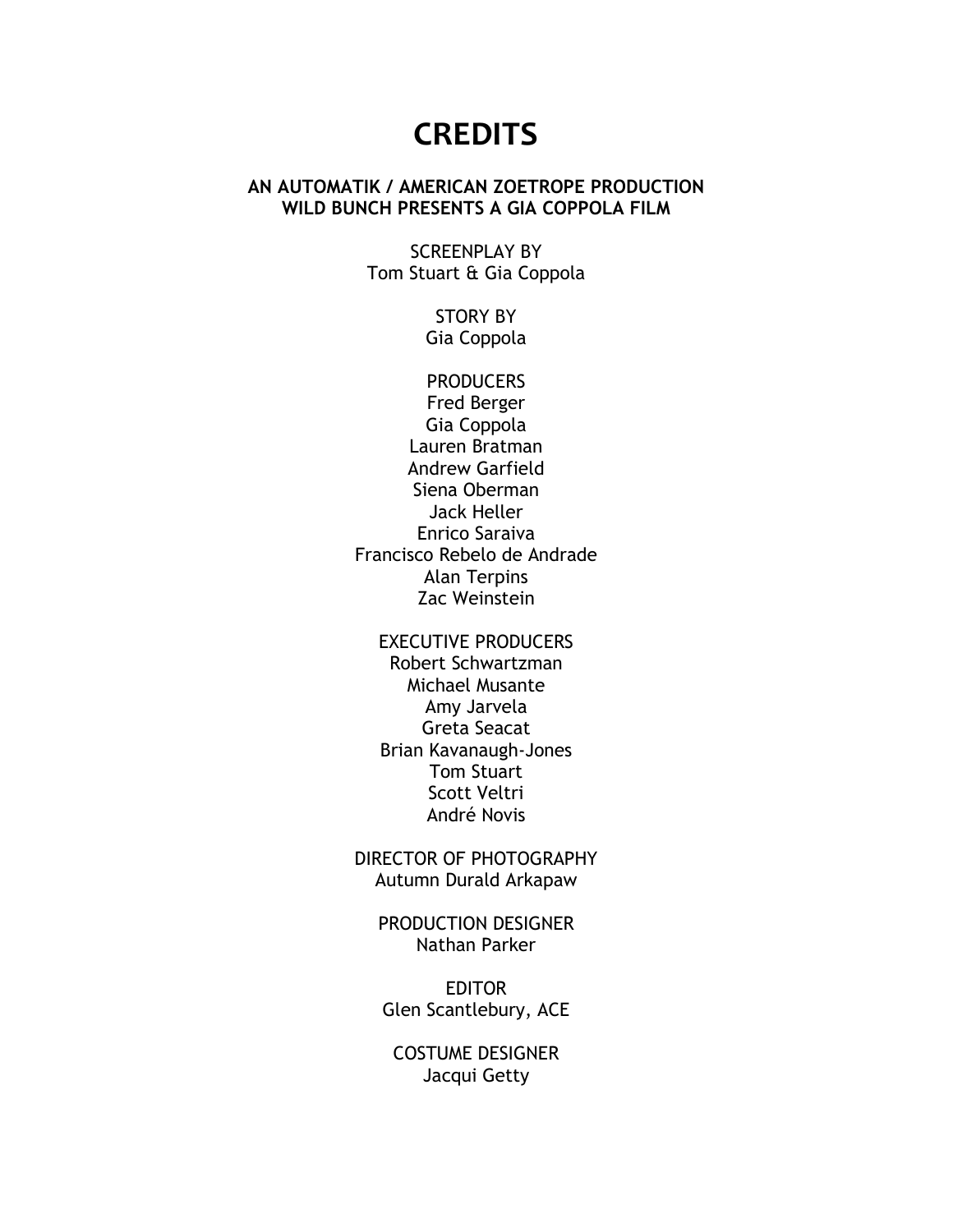MUSIC BY Devonté Hynes

MUSIC SUPERVISOR Rob Lowry

CHOREOGRAPHY BY Ryan Heffington

HAIR & MAKE UP BY Ange Bebbington & Gina Monaci

> VFX BY Michael Viscione

CASTING BY Chelsea Ellis Bloch, CSA & Marisol Roncali, CSA

Unit Production Manager - Amy Jarvela

First Assistant Director - Richard Graves

Second Assistant Director - Randin Brown

Associate Producers - Collins A. Okafor, Carmem Maia, Gustavo Rosa De Moura, Pedro Labarthe, Nuno Carvalho

#### **CAST**

Frankie - Maya Hawke Link - Andrew Garfield Patsy - Kalena Yiaueki Jake - Nat Wolff Lisa - Jacqui Getty Kyler - Nick Darmstaedter Judy - Colleen Camp Marty - Marshall Bell Little Girl - Pascale Coppola Bar Patron - Jordan L. Jones Home Owner - Jefery Levy Juanpa - Juanpa Zurita Officer Adam - Adam Barnhart Mark Schwartz - Jason Schwartzman Ben - Trevor White Martin From Temecula - Casey Frey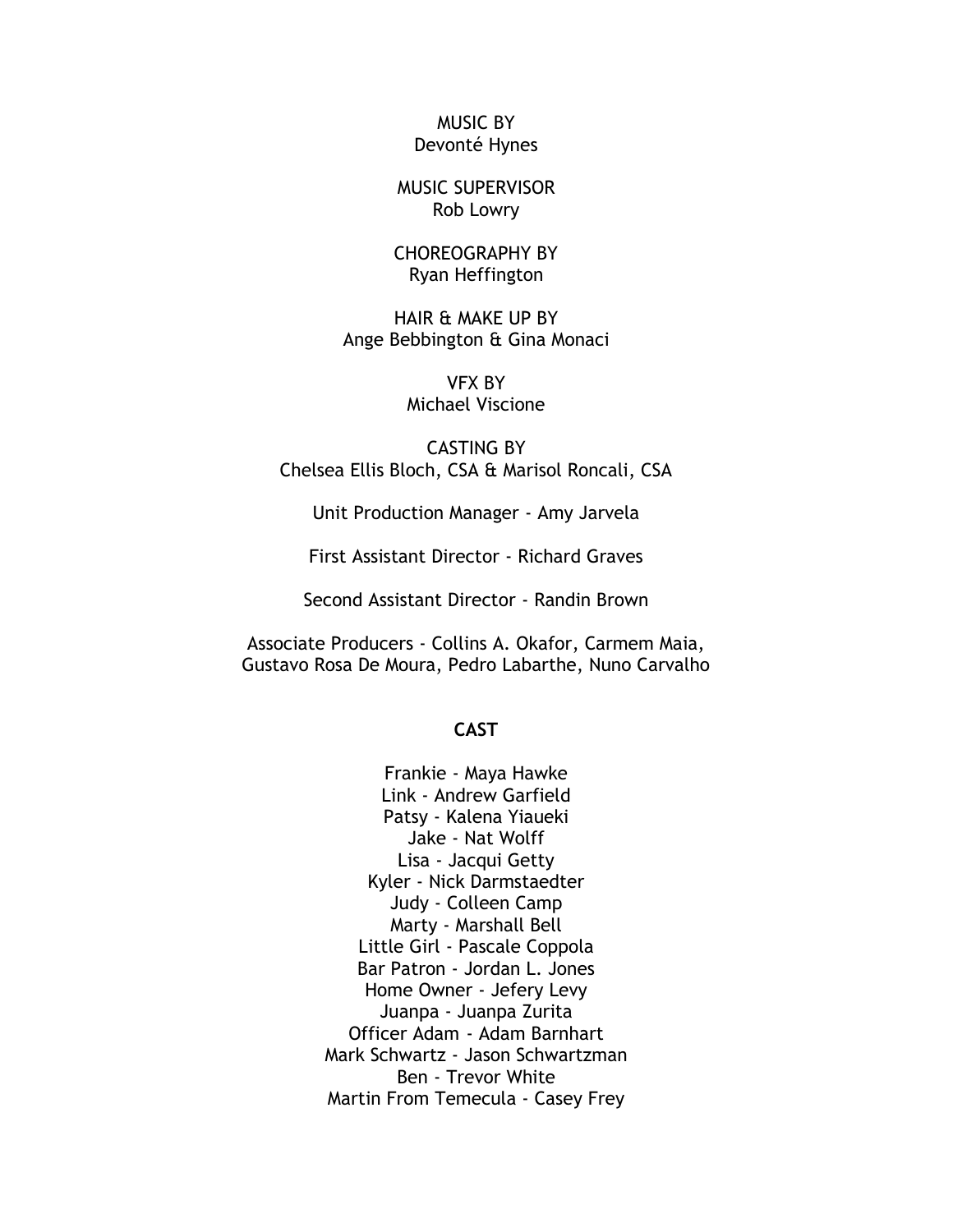Wrestler - Kelemete Misipeka Charles Melton - Himself Tattooed Man - Gio Padilla Contestant For Dignity - Chris Chang Isabelle Roberts - Alexa Demie Desmond Is Amazing - Desmond Napoles Ted Wick - Johnny Knoxville Lana - Nathalie Love Jake Paul - Jake Paul Patrick Starrr - Patrick Starrr Rola - Rola Reporter - Jan Jeffcoat Dancers - Alyson Van, Charissa Kroeger, Tina Jackson, Noelle Rodriguez

#### **CREW**

Stunt Coordinators - Robert Alonzo, Daniel Arrias

Stunt Performers - Joe Ordaz, Norman Mora, Travis Fienhage

Acting Coach - Greta Seacat

Script Supervisor - Kristin Calabrese

Production Supervisor - Arwen Byrd Production Coordinator - Michyl-Shannon Quilty Second Second Assistant Director - Ricky Weaver

A Camera Operator/Steadicam - Andrew Fletcher A Camera 1st Assistant - Ethan Mcdonald A Camera 2nd Assistant - Marcus Del Negro Digital Image Technician - Erica Mckee Technocrane Operators - David Hammer, Steve Koster Still Photographers - Beth Dubber, Erin Simkin B Camera Operators - Michael Merriman, Josh Medak, Brian Freesh, Vincent Foillet B Camera 1st Assistants - Steven Cueva, David Edsall, Chris Strauser B Camera 2nd Assistants - Henry Nguyen, Joshua Quiros

Gaffer- Jamie Davis Best Boy Electric - Jason Popieniuck Set Lighting Techs - Joey Feffer, Chris Tonkovich, Joel Gill, Marizo Siller, Michael Cox,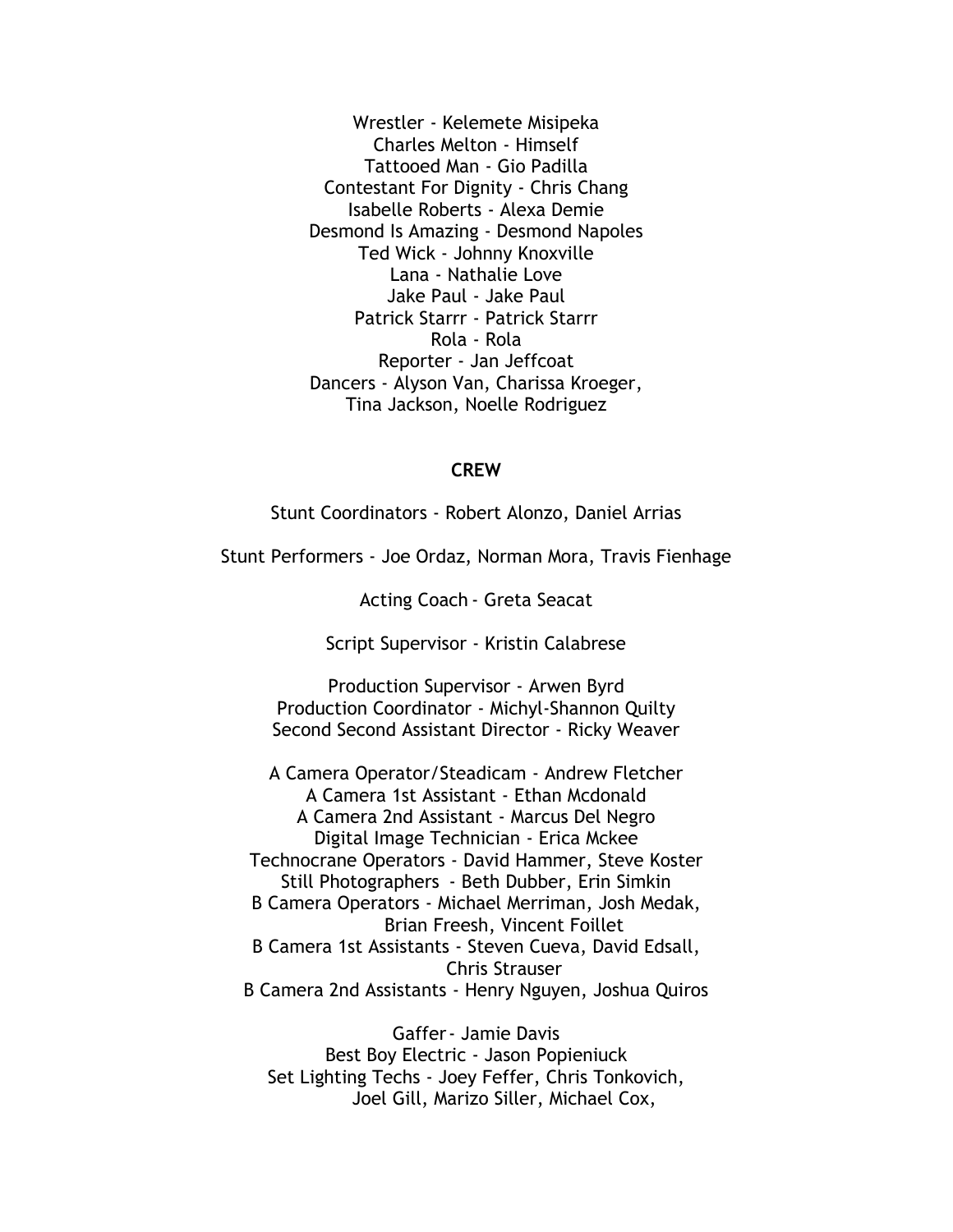Brandon Alperin, Andrew Clarke, Scotty Frazer, Nicolas Nino, Daniel Thomas, Jorge Covarrubias, Tim Davis, James Elton Davis Balloon Techs - Amanda Campbell, James Domkus Dimmer Board Operator - Yoni Klein

Key Grip - Michael Rideau Best Boy Grip - Tj Tollefson Grips - Jeffrey Miller, William Mcdevitt, Fred Troesken, Austin White, Sebastian Bueno, Grady Scott Bizzell, Justin Shertick, Arlene Brown, Eric Yahraus, Guillermo Ambrocio, Emmanuel Marmolejo

Sound Mixer - Chris Quilty Boom Operators - Chris Walmer, Steve Blazewick, Utility Sound - Rachel Schroeder, Scott Solan

Location Manager - David Ferdig Key Assistant Location Manager - Michael Cruz Assistant Location Manager - Raul Esparza Iii

Art Director - Marlena Feehery

Set Decorator - Taylor Jean Leadman - Vince Voyson Set Dec Buyer - Tiffany Smith On Set Dresser - Jonneke Grisham Set Dressers - Kristin Madrigal, Mitchell Walters, Keith Balser, Marissa Gallardo, Matthew Mincin, Michael P. Cavanaugh Draper - Matt Hoffenberg Art Production Assistant - Bhargavi Anganarasu

Property Master - Ben Brecher Assistant Prop Masters - Chris "Blue" Prange Additional Assistant Props - Zachary Paraskeva

Assistant Costume Designer - Laurel Rose On Set Costumer - Angela Parris Costumers - Amber Becton, Anita "Snoops" Brown, Natasha Konowalow, Stefanie Gardenhire, Ariana Mussenden Costume Assistants - Hunter Treuhaft, Lena Hindes Ager - Kacy Treadway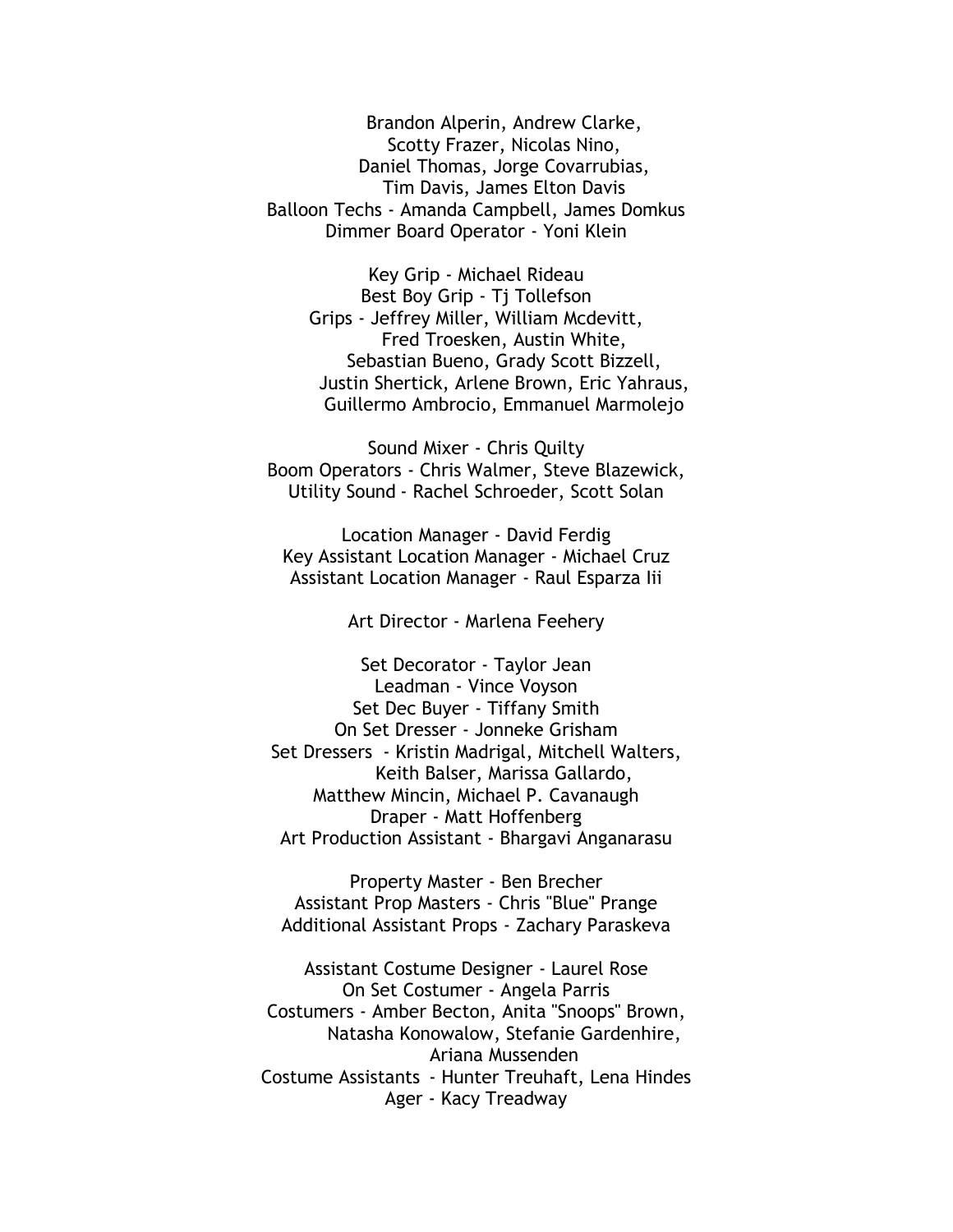Key Makeup Artist - Michelle Chung Makeup Artist - Liz Kellogg Additional Makeup Artists - Anny Kim, Toryn Reed, Karen Stein

Key Hair Stylist - Kaylie Klone Hair Stylist - Daniela Martinez Additional Hair Stylists - Anna Milhouse, Sara Seward

> Key Production Accountant - Don Napoli First Assistant Accountant - Nick Irwin Production Secretary - Jessica Adler Production Assistants - Alex Pelinovschi Mike Nassau

Production Legal - Christina Bulbrook Law Clearance Counsel - Nicholas Jampol, Stephanie Weier

Dialect Coach - Liz Himmelstein Casting Assistant - Karri Miles Extras Casting By - Jeff Olan, Jeff Olan Casting, Inc.

Assistant To Ms. Coppola - Tess Lafia Assistant To Mr. Berger - Kirsten Olson Assistants To Producers - Lia Stevens, Parker Vaughn

Key Production Assistant - Chelsea Tummolo Set Production Assistants - Reed Baum, Alex Martini, Kevin Inch, Kaleigh Spencer, Miles Birnbaum, Milton Kingsley Cheng, Mitchell Sulkess, Paige Winburne

Construction Coordinator - Robert Konowalow General Foreman - John Thellend Key Paint Foreman - Jennifer Anne Carruthers Painters - Fred Jackson Iii, Karen Renee Flooring - Aaron Larkin

Transportation Coordinator - Geno Hart Transportation Captain - Adam Pinkstaff Transportation Office Manager - Alonso Fonzi Cook-Saldivar Mechanic - Travis Lucas

> Drivers - Robert Morton, Michael Belt, Luke Bluske, Donald B. Hager, Jim Moores, Todd Rowland, Dal Fazzone, Jorge Rosas,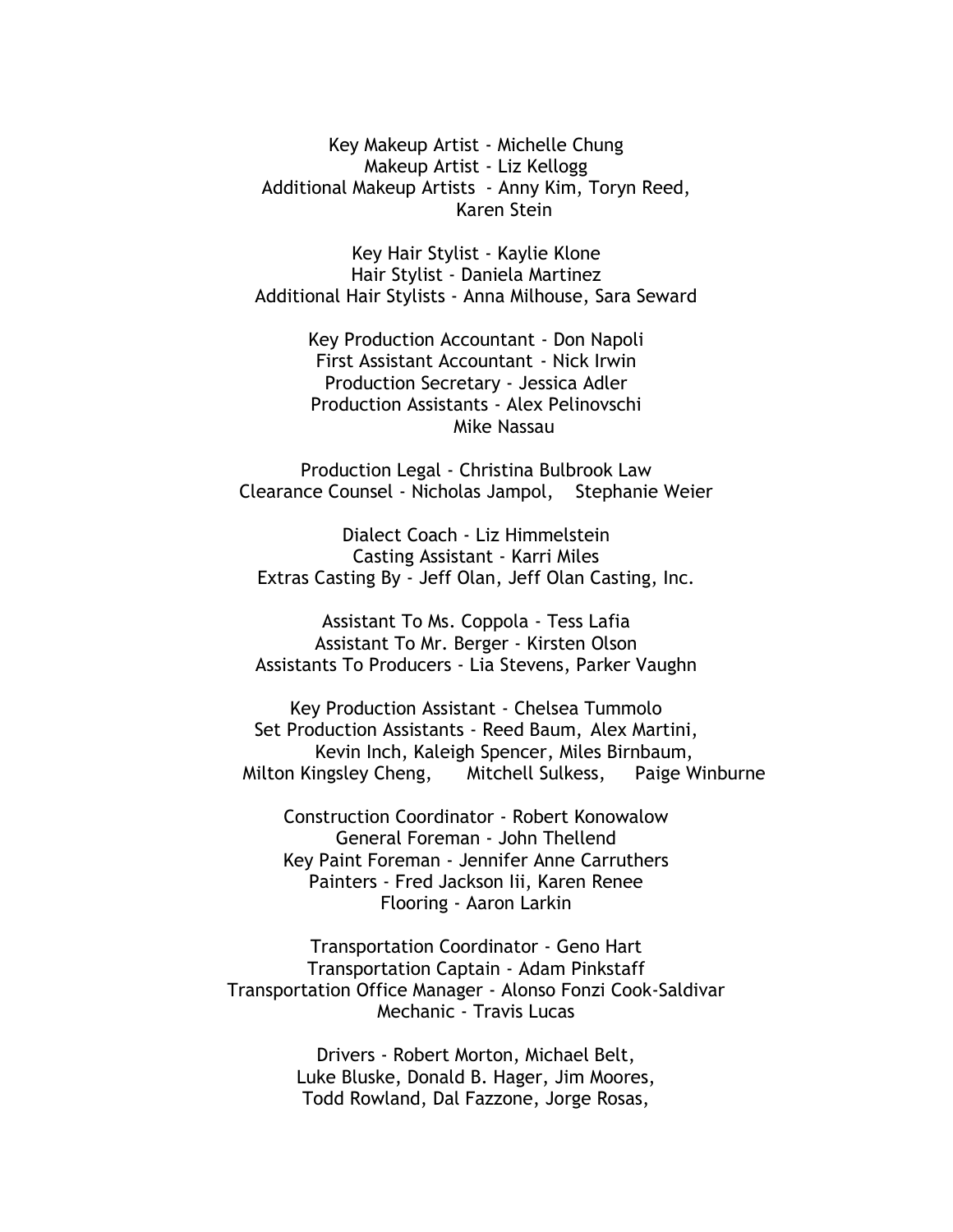Nick Nicholson, Seth Levine, Thomas Ukauka

On Set Vfx Supervisor - Gabriel Sanchez

Special Effects Supervisor - Josh Hakian Special Effects Tech - Brian Felix

Video Assist - Howard Van Emden, Evan Johnson Video Playback Supervisor - Perry Freeze Video Playback Assistant - Rachel Allen

Graphic Designers - Doug Drexler, Katie Weddle, Robert Bernard Motion Graphics - Chrissie Abbott

Set Medic - Claudio Tepper Lifeguard - Gregory Levine Additional Medics - Bruce Lum, Chad Smith, Steve C. Martin Studio Teacher - Marcy Brooks

Catering - Hollywood Caterers, Andre Deventier Chef - Hugo Cortez Craft Service - Luis Moreno

#### **POST-PRODUCTION**

Post Production Supervisor - Anthony Brandonisio

Additional Editing By Kate Brokaw

Assistant Editors - Kate Brokaw, Julian Doan

Graphic Design And Animation By Justin Hantz

Visual Effects By Maverickpixel Vfx

Additional Graphics By Marcus Herring

Post Production Sound Services By Skywalker Sound A Lucasfilm Ltd. Company Marin County, California

Sound Designer - Dennis Leonard Supervising Sound Editor / Re-Recording Mixer - Pete Horner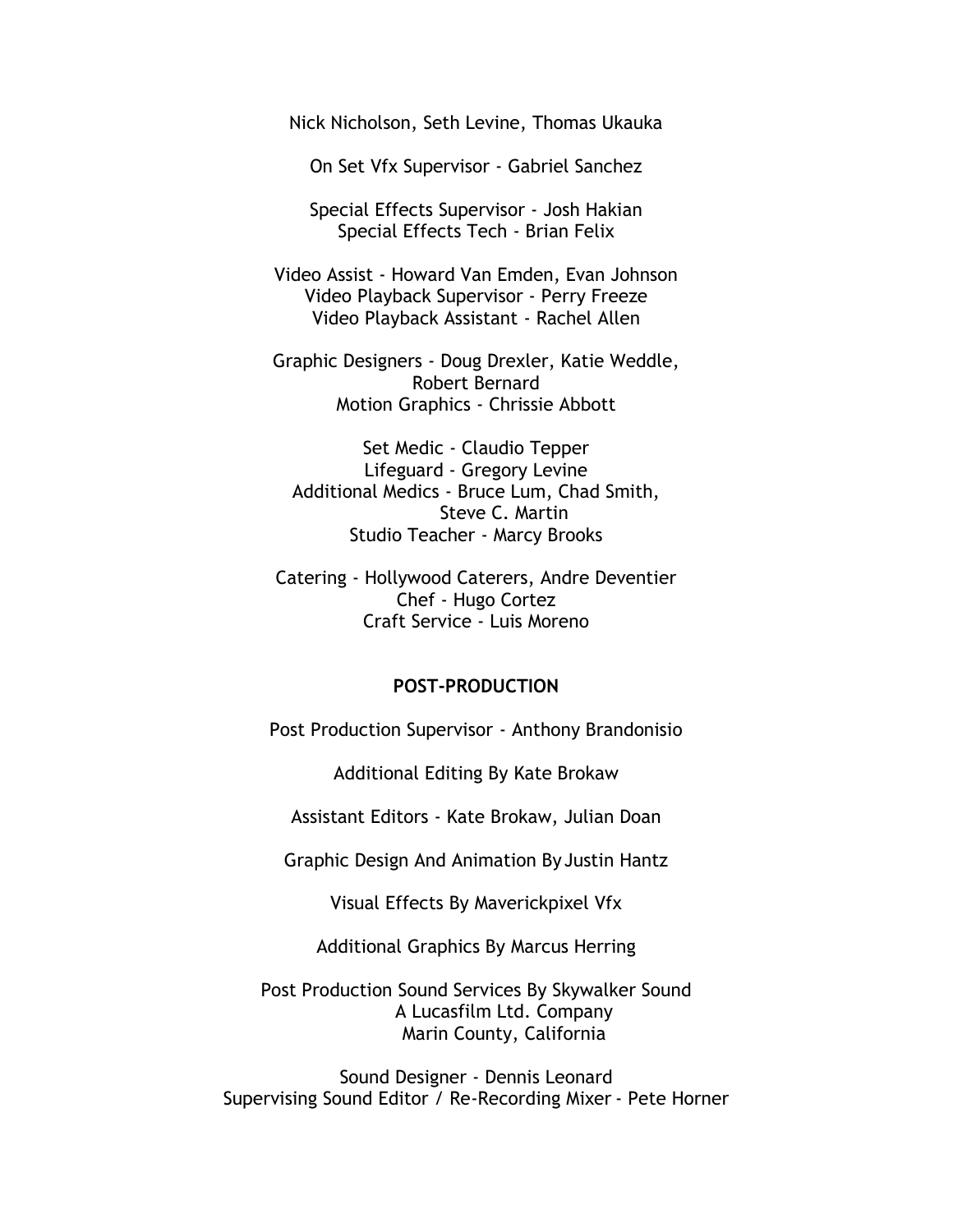Dialogue Supervisor - Nathan Nance Foley Editor / Mixer- Jason Butler Assistant Supervising Sound Editor - Colin Guthrie Foley Artist - Andrea Gard

Engineering Services - Scott Levine Digital Editorial Support - David Peifer Post-Production Sound Accountant - Daniela Pontoriero Post Production Finance Manager - Mike Peters Client Services - Eva Porter Scheduling - Carrie Perry Head Of Engineering - Steve Morris Head Of Production - Jon Null General Manager - Josh Lowden

Music Editor - Bruno Coon

Digital Intermediate By Fotokem Creative Services

Digital Intermediate Colorist - Alastor Arnold Digital Intermediate Conform Artist - Claire Iannelli Digital Intermediate Producer - Angelique Perez Digital Intermediate Coordinators - Robert Garcia, Dariane Nabor Digital Io - Patrick Brennan, Jeff Smith, John Flores, Peter Moc

Music Coordinator - Emily Bender

Title Design By Sebastian Pardo MEMORY Studio

#### **VENDORS**

Post Production Accounting - TPC Post Services Post Production Accountants - Ami Francis, Adam Leahy

> Payroll Services Provided by GREENSLATE Paul Cosentino, Liliana Islas

Camera and Lenses Provided by PANAVISION Technocrane Provided by HAMMER CAMERA CRANES, INC. Lighting & Grip Equipment Provided by CINELEASE Lighting Equipment Provided by LUMINOUS LIGHTING Balloon Lights Provided by SKYLIGHT, INC. Production Supplies Provided by QUIXOTE STUDIOS Camera Support Systems by J.L. Fisher